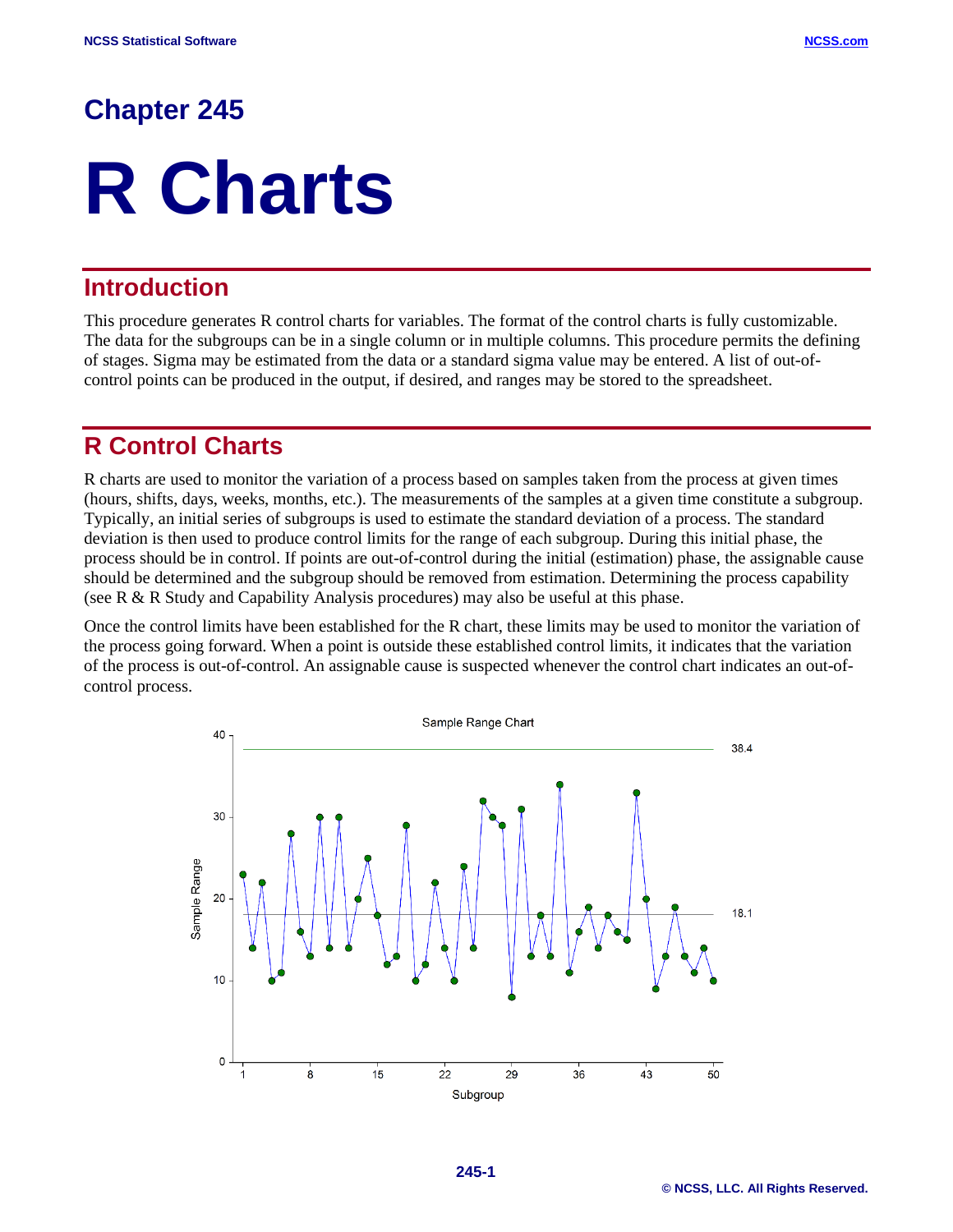## **Other Control Charts for the Variation of a Process**

Historically, the R charts have been the most commonly used control charts for the process variation, in part because they are the simplest to calculate. A very similar chart is the s chart. The s chart uses the standard deviation of the subgroups rather than the range for estimating the standard deviation (sigma). The s chart is generally recommended over the r chart when the subgroup sample size is moderately large  $(n > 10)$ , or when the sample size is variable from subgroup to subgroup (Montgomery, 2013).

When only a single response is available at each time point, then the individuals and moving range (I-MR) control charts can be used for early phase monitoring of the mean and variation.

# **Control Chart Formulas**

Suppose we have *k* subgroups, each of size *n*. Let  $x_{ij}$  represent the measurement in the  $j<sup>th</sup>$  sample of the  $i<sup>th</sup>$ subgroup.

## **Formulas for the Points on the Chart**

The *i*<sup>th</sup> subgroup range is calculated using

$$
R_i = x_{i(n)} - x_{i(1)},
$$

which is the smallest observation of the subgroup subtracted from the largest.

## **Estimating Sigma**

The true standard deviation (sigma) may be input directly, or it may be estimated from the ranges by

$$
\hat{\sigma} = \frac{\overline{R}}{d_2}
$$

where

$$
\overline{R} = \frac{\sum_{i=1}^{k} R_i}{k}
$$

$$
d_2 = \frac{E(R)}{\sigma} = \frac{\mu_R}{\sigma}
$$

The calculation of  $E(R)$  requires the knowledge of the underlying distribution of the  $x_{ii}$ 's. Making the assumption that the  $x_{ij}$ 's follow the normal distribution with constant mean and variance, the values for  $d_2$  are derived through the use of numerical integration*.* It is important to note that the normality assumption is used and that the accuracy of this estimate requires that this assumption be valid.

When *n* is one, we cannot calculate  $R_i$  since it requires at least two measurements. The procedure in this case is to use the ranges of successive pairs of observations. Hence, the range of the first and second observation is computed, the range of the second and third is computed, and so on. The average of these approximate ranges is used to estimate  $\sigma$ .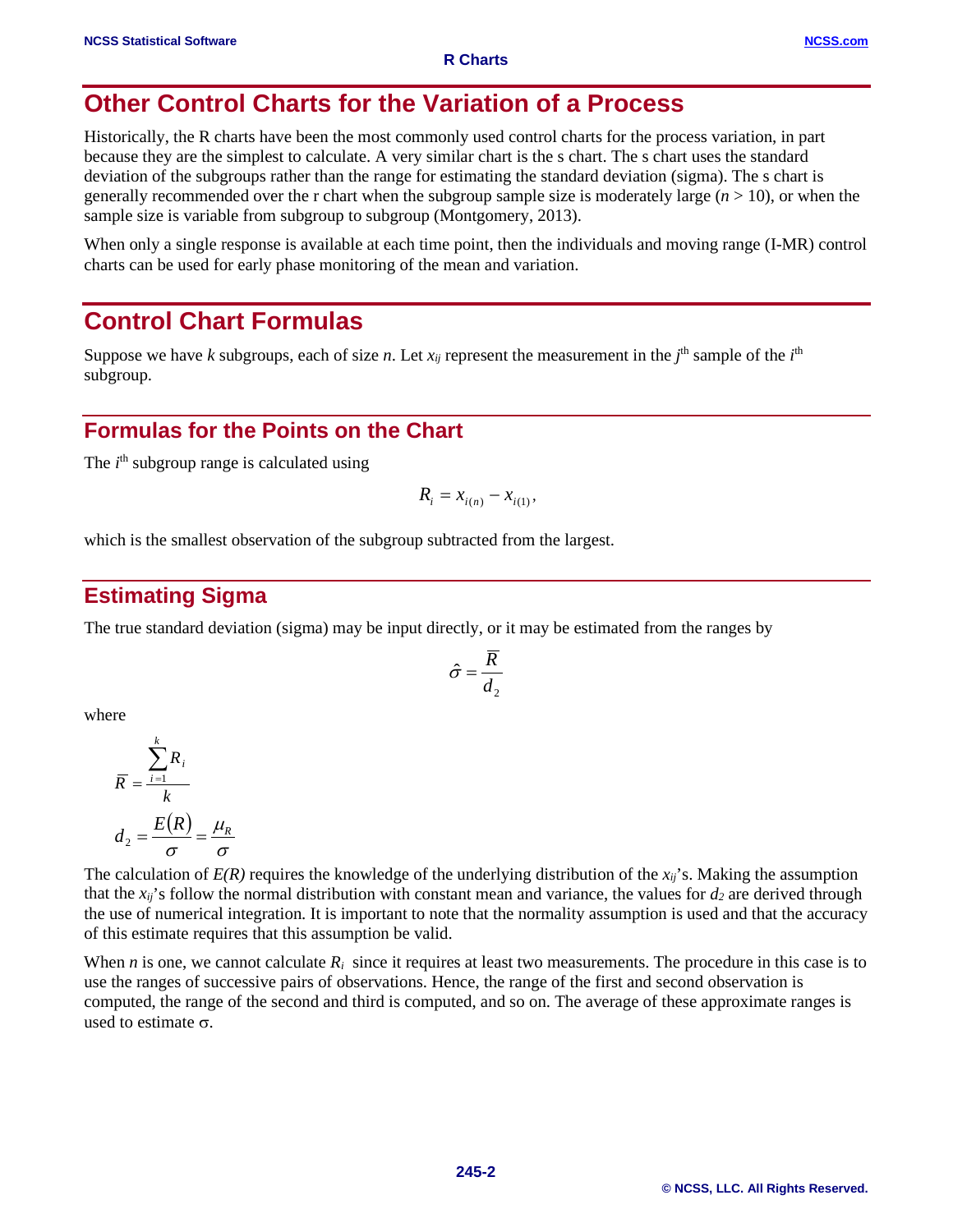**R Charts**

If a standard sigma (standard deviation) value is entered by the user, the R Chart center line is computed using

 $\overline{R} = d_2 \sigma$ 

If the standard deviation is estimated from a series of subgroups, the R chart center line is given by

$$
\overline{R} = \frac{\sum_{i=1}^{k} R_i}{k}
$$

## **R Chart Limits**

The lower and upper control limits for the range chart are calculated using the formula

$$
LCL = \overline{R} - md_3\hat{\sigma}
$$

$$
UCL = \overline{R} + md_3\hat{\sigma}
$$

where *m* is a multiplier (usually set to 3) chosen to control the likelihood of false alarms, and  $d_3$  is a constant (which depends on *n*) that is calculated by numerical integration and is based on the assumption of normality. The relation for  $d_3$  is

$$
d_3 = \frac{\sigma_R}{\sigma}
$$

# **Runs Tests**

The strength of the R control chart comes from its ability to detect sudden changes in a process that result from the presence of assignable causes. Unfortunately, this chart is poor at detecting drifts (gradual trends) or small shifts in the process. For example, there might be a positive trend in the last ten subgroups, but until a range goes above the upper control limit, the chart gives no indication that a change has taken place in the process.

Runs tests can be used to check control charts for unnatural patterns that are most likely caused by assignable causes. Runs tests are sometimes called "pattern tests", "out-of-control" tests, or "zones rules".

In order to perform the runs tests, the control chart is divided into six equal zones (three on each side of the centerline). Since the control limit is three sigma limits (three standard deviations of the mean) in width, each zone is one sigma wide and is labeled A, B, or C, with the C zone being the closest to the centerline. There is a lower zone A and an upper zone A. The same is true for B and C. The runs tests look at the pattern in which points fall in these zones.

The runs tests used in this procedure are described below.

#### **Test 1: Any Single Point Beyond Zone A**

This runs test simply indicates a single point is beyond one of the two three-sigma limits.

#### **Test 2: Two of Three Successive Points in Zone A or Beyond**

This usually indicates a shift in the process average. Note that the two points have to be in the same Zone A, upper or lower. They cannot be on both sides of the centerline. The third point can be anywhere.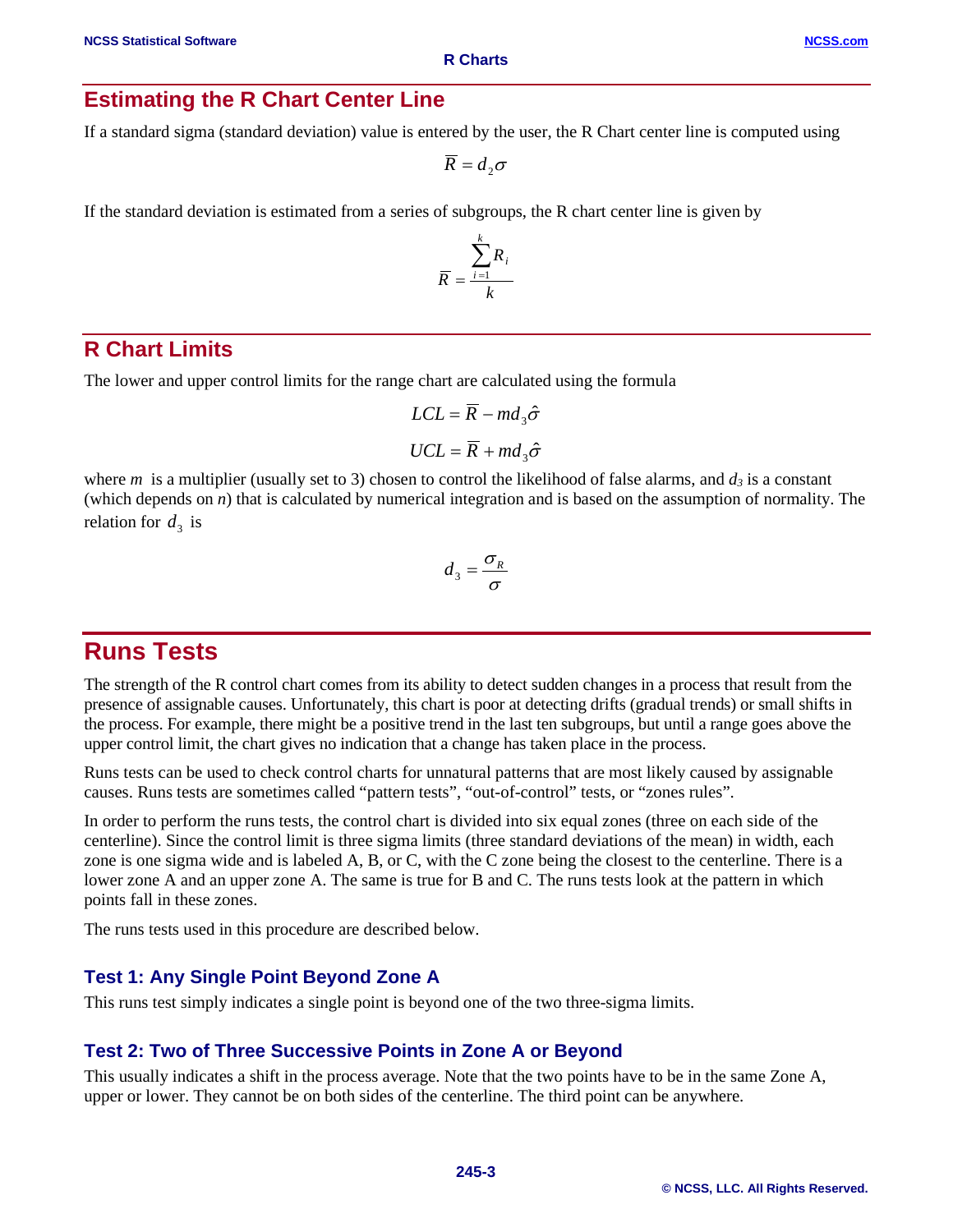## **Test 3: Four of Five Successive Points in Zone B or Beyond**

This usually indicates a shift in the process average. Note that the odd point can be anywhere.

#### **Test 4: Eight Successive Points in Zone C or Beyond**

All eight points must be on one side of the centerline. This is another indication of a shift in the process average.

## **Test 5: Fifteen Successive Points Fall in Zone C on Either Side of the Centerline**

Although this pattern might make you think that the variation in your process has suddenly decreased, this is usually not the case. It is usually an indication of stratification in the sample. This happens when the samples come from two distinct distributions having different means. Perhaps there are two machines that are set differently. Try to isolate the two processes and check each one separately.

## **Test 6: Eight of Eight Successive Points Outside of Zone C**

This usually indicates a mixture of processes. This can happen when two supposedly identical production lines feed a single production or assembly process. You must separate the processes to find and correct the assignable cause.

There are, of course, many other sets of runs tests that have been developed. You should watch your data for trends, zig-zags, and other nonrandom patterns. Any of these conditions could be an indication of an assignable cause and would warrant further investigation.

# **Issues in Using Control Charts**

There are several additional considerations surrounding the use of control charts that will not be addressed here. Some important questions are presented below without discussion. For a full treatment of these issues you should consider a statistical quality control text such as Ryan (2011) or Montgomery (2013).

#### **Subgroup Size**

How many items should be sampled for each subgroup? Some common values are 5, 10, and 20. How does the subgroup size affect my use of control charts? What about unequal subgroup sizes?

#### **Dealing with Out-of-Control Points**

How do you deal with out-of-control points once they have been detected? Should they be included or excluded in the process average and standard deviation?

#### **Control Limit Multiplier**

Three-sigma limits are very common. When should one consider a value other than three?

#### **Startup Time**

How many subgroups should be used to establish control for my process?

#### **Normality Assumption**

How important is the assumption of normality? How do I check this? Should I consider a transformation? (See also the Box-Cox Transformation and Capability Analysis procedures in NCSS.)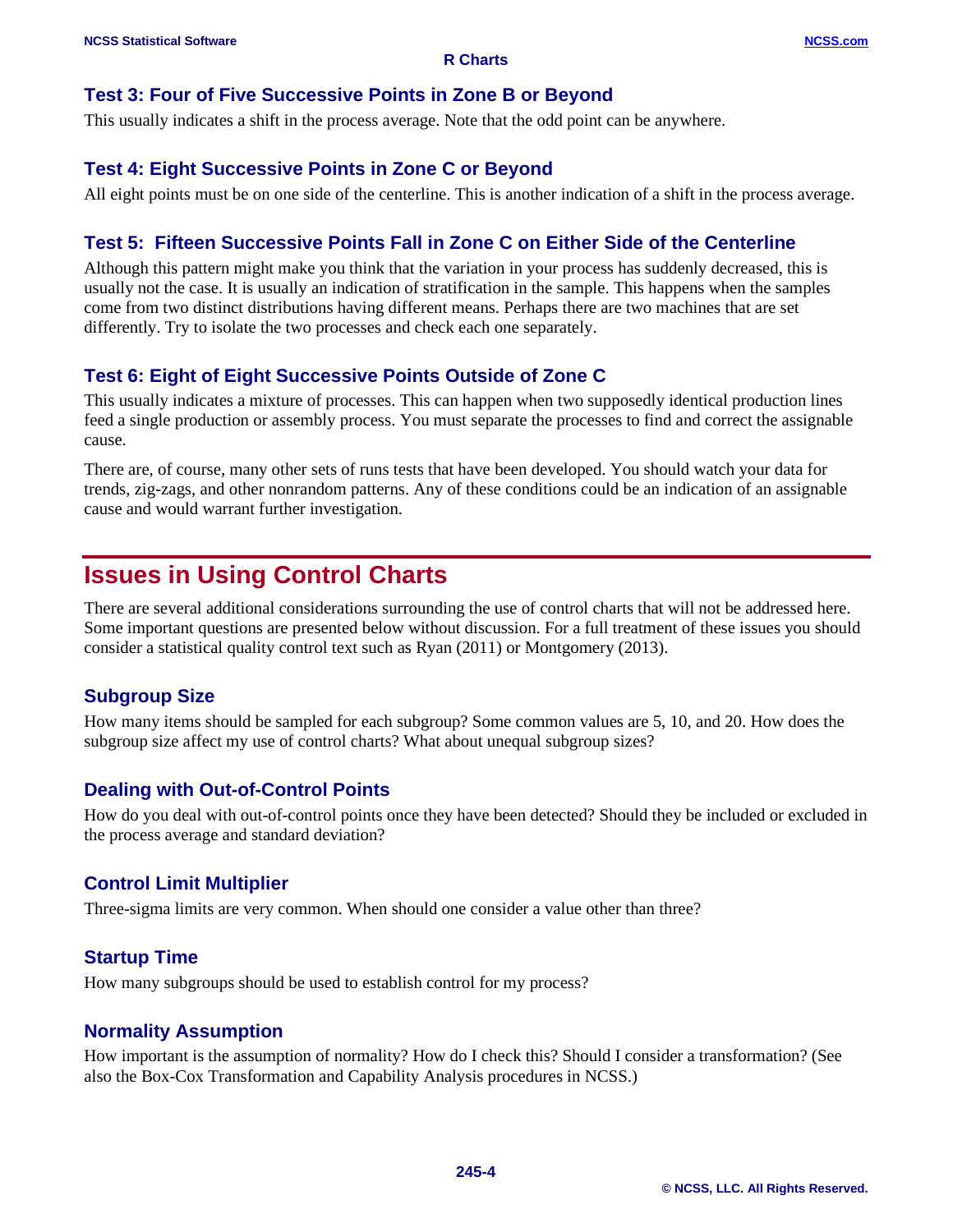## **Data Structure**

In this procedure, the data may be in either of two formats. The first data structure option is to have the data in several columns, with one subgroup per row.

**Example dataset**

| S <sub>1</sub> | <b>S2</b>      | <b>S3</b>      | <b>S4</b> | <b>S5</b> |
|----------------|----------------|----------------|-----------|-----------|
| $\overline{2}$ | 6              | 3              | 8         | 5         |
| 8              | 8              |                |           | 9         |
| 6              | $\overline{2}$ | $\overline{2}$ |           | 3         |
| 5              | 6              |                | 6         | 10        |
| 48             | $\overline{2}$ | 6              | 5         |           |
|                | ٠              | ٠              | ٠         | ٠         |
|                | ٠              | ٠              | ٠         | ٠         |
|                |                |                | ٠         |           |

The second data structure option uses one column for the response data, and either a subgroup size or a second column defining the subgroups.

#### **Alternative example dataset**

| <b>Response</b>         | <b>Subgroup</b> |
|-------------------------|-----------------|
| $\overline{2}$          | 1               |
| $\overline{6}$          |                 |
| 3                       | 1               |
| 8                       | 1               |
| 5                       | 1               |
| $\overline{8}$          | $\overline{2}$  |
| $\overline{\mathbf{8}}$ | $\overline{2}$  |
| 7                       | $\overline{2}$  |
| 7                       | $\frac{2}{2}$   |
| 9                       |                 |
| $\overline{6}$          | 3               |
| $\overline{2}$          | $\overline{3}$  |
|                         | ٠               |
|                         |                 |
|                         |                 |

In the alternative example dataset, the Subgroup column is not needed if every subgroup is of size 5 and the user specifies 5 as the subgroup size. If there are missing values, the Subgroup column should be used, or the structure of the first example dataset.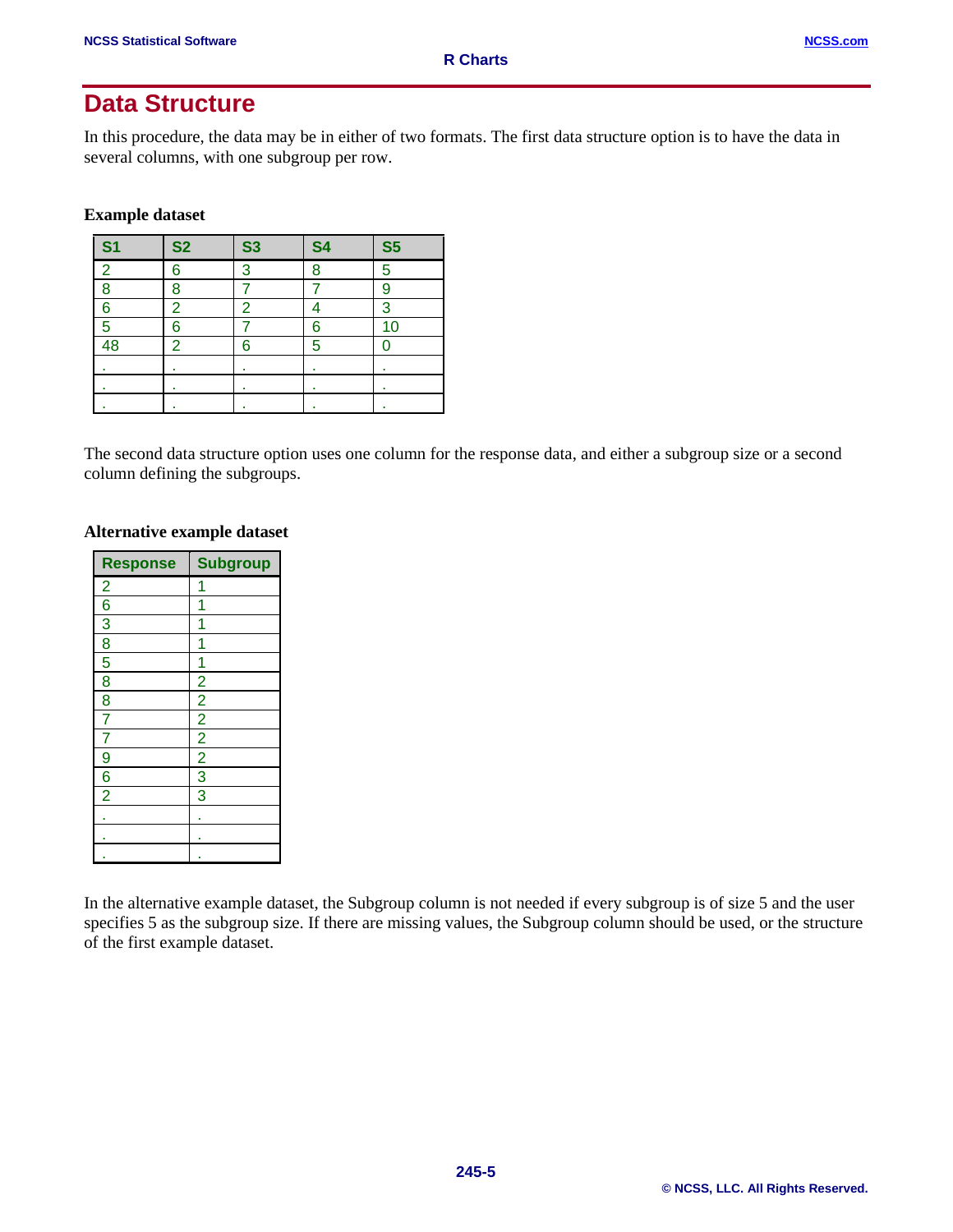# **Quality Control Chart Format Window Options**

This section describes a few of the specific options available on the first tab of the control chart format window, which is displayed when a quality control chart format button is pressed. Common options, such as axes, labels, legends, and titles are documented in the Graphics Components chapter.

| <b>Plot Preview (Sample Data)</b><br>X-bar<br>X-bar Chart<br><b>Symbols</b><br><b>Titles</b><br>Legend<br>Mean Symbols In-Control:<br>Out-of-Control:<br>$\checkmark$<br>۰<br>$\overline{\phantom{a}}$<br>X Axis<br>Label Out-of-Control Points<br>$\langle T \rangle$<br>Y Axis<br>$14 -$<br>Outside Primary Control Limits<br><b>Grid Lines</b><br>Out-of-Control by Runs Test<br>12.1<br>12<br><b>Add Extras</b><br>Position: Right of Symbol<br>$\mathbf{A}$<br>崖<br>▼<br>10<br>Background<br><b>V</b> Point Labels<br><b>Painting Order</b><br>8<br>$\mathbf{A}$<br>置<br>Position: Above Symbol<br>$\blacktriangledown$<br>$\boldsymbol{\Sigma}$<br>7.0<br><b>Example Data</b><br>6<br>Raw Data Symbols<br>$\blacksquare$<br><b>Lines</b><br>Reference Labels<br>Trans-<br>$\mathbf{A}$<br>Short<br>##.##<br>$\blacktriangledown$<br>œ<br>$\mathbf{2}$<br>1.9<br>parency:<br>$\frac{\triangle}{\mathbf{v}}$<br><b>▽</b> Connect Means<br>80<br>п<br>Fill<br>$\circ$<br>15<br>$\overline{22}$<br>29<br>36<br>43<br>50<br>8<br>$\overline{1}$<br><sub>[X]</sub><br>$\frac{\triangle}{\mathbb{V}}$<br>$\sqrt{ }$ Mean Line<br><b>TE</b><br>80<br>Trend Line<br>$\frac{\triangle}{\mathbf{v}}$<br>80<br>Fil<br>$\frac{\mathbb{A}}{\mathbb{V}}$<br><b>V</b> Primary Limits<br>80<br>Fil<br>Secondary Limits<br>$\frac{\triangle}{\triangledown}$<br>n<br>80<br>Actual Size<br>Show in New Window<br>Fil<br>Zone A Limits<br>$\frac{1}{x}$<br>80<br>Ei<br>$\frac{\triangle}{\triangledown}$<br>Zone B Limits<br>Fill<br>80<br>$\frac{\triangle}{\mathbf{v}}$<br>Zone C Limits<br>Fill<br>80<br>$\frac{1}{x}$<br>80<br>Spec Limits<br>Fill | Help<br>File | <b>DO</b>      |
|------------------------------------------------------------------------------------------------------------------------------------------------------------------------------------------------------------------------------------------------------------------------------------------------------------------------------------------------------------------------------------------------------------------------------------------------------------------------------------------------------------------------------------------------------------------------------------------------------------------------------------------------------------------------------------------------------------------------------------------------------------------------------------------------------------------------------------------------------------------------------------------------------------------------------------------------------------------------------------------------------------------------------------------------------------------------------------------------------------------------------------------------------------------------------------------------------------------------------------------------------------------------------------------------------------------------------------------------------------------------------------------------------------------------------------------------------------------------------------------------------------------------------------------------------------------------------------------------------------------------------------------|--------------|----------------|
|                                                                                                                                                                                                                                                                                                                                                                                                                                                                                                                                                                                                                                                                                                                                                                                                                                                                                                                                                                                                                                                                                                                                                                                                                                                                                                                                                                                                                                                                                                                                                                                                                                          |              | $\circledcirc$ |
|                                                                                                                                                                                                                                                                                                                                                                                                                                                                                                                                                                                                                                                                                                                                                                                                                                                                                                                                                                                                                                                                                                                                                                                                                                                                                                                                                                                                                                                                                                                                                                                                                                          |              |                |
|                                                                                                                                                                                                                                                                                                                                                                                                                                                                                                                                                                                                                                                                                                                                                                                                                                                                                                                                                                                                                                                                                                                                                                                                                                                                                                                                                                                                                                                                                                                                                                                                                                          |              |                |
|                                                                                                                                                                                                                                                                                                                                                                                                                                                                                                                                                                                                                                                                                                                                                                                                                                                                                                                                                                                                                                                                                                                                                                                                                                                                                                                                                                                                                                                                                                                                                                                                                                          |              |                |
|                                                                                                                                                                                                                                                                                                                                                                                                                                                                                                                                                                                                                                                                                                                                                                                                                                                                                                                                                                                                                                                                                                                                                                                                                                                                                                                                                                                                                                                                                                                                                                                                                                          |              |                |
|                                                                                                                                                                                                                                                                                                                                                                                                                                                                                                                                                                                                                                                                                                                                                                                                                                                                                                                                                                                                                                                                                                                                                                                                                                                                                                                                                                                                                                                                                                                                                                                                                                          |              |                |
|                                                                                                                                                                                                                                                                                                                                                                                                                                                                                                                                                                                                                                                                                                                                                                                                                                                                                                                                                                                                                                                                                                                                                                                                                                                                                                                                                                                                                                                                                                                                                                                                                                          |              |                |
|                                                                                                                                                                                                                                                                                                                                                                                                                                                                                                                                                                                                                                                                                                                                                                                                                                                                                                                                                                                                                                                                                                                                                                                                                                                                                                                                                                                                                                                                                                                                                                                                                                          |              |                |
|                                                                                                                                                                                                                                                                                                                                                                                                                                                                                                                                                                                                                                                                                                                                                                                                                                                                                                                                                                                                                                                                                                                                                                                                                                                                                                                                                                                                                                                                                                                                                                                                                                          |              |                |
|                                                                                                                                                                                                                                                                                                                                                                                                                                                                                                                                                                                                                                                                                                                                                                                                                                                                                                                                                                                                                                                                                                                                                                                                                                                                                                                                                                                                                                                                                                                                                                                                                                          |              |                |
|                                                                                                                                                                                                                                                                                                                                                                                                                                                                                                                                                                                                                                                                                                                                                                                                                                                                                                                                                                                                                                                                                                                                                                                                                                                                                                                                                                                                                                                                                                                                                                                                                                          |              |                |
|                                                                                                                                                                                                                                                                                                                                                                                                                                                                                                                                                                                                                                                                                                                                                                                                                                                                                                                                                                                                                                                                                                                                                                                                                                                                                                                                                                                                                                                                                                                                                                                                                                          |              |                |
|                                                                                                                                                                                                                                                                                                                                                                                                                                                                                                                                                                                                                                                                                                                                                                                                                                                                                                                                                                                                                                                                                                                                                                                                                                                                                                                                                                                                                                                                                                                                                                                                                                          |              |                |
|                                                                                                                                                                                                                                                                                                                                                                                                                                                                                                                                                                                                                                                                                                                                                                                                                                                                                                                                                                                                                                                                                                                                                                                                                                                                                                                                                                                                                                                                                                                                                                                                                                          |              |                |
|                                                                                                                                                                                                                                                                                                                                                                                                                                                                                                                                                                                                                                                                                                                                                                                                                                                                                                                                                                                                                                                                                                                                                                                                                                                                                                                                                                                                                                                                                                                                                                                                                                          |              |                |
|                                                                                                                                                                                                                                                                                                                                                                                                                                                                                                                                                                                                                                                                                                                                                                                                                                                                                                                                                                                                                                                                                                                                                                                                                                                                                                                                                                                                                                                                                                                                                                                                                                          |              |                |
|                                                                                                                                                                                                                                                                                                                                                                                                                                                                                                                                                                                                                                                                                                                                                                                                                                                                                                                                                                                                                                                                                                                                                                                                                                                                                                                                                                                                                                                                                                                                                                                                                                          |              |                |
|                                                                                                                                                                                                                                                                                                                                                                                                                                                                                                                                                                                                                                                                                                                                                                                                                                                                                                                                                                                                                                                                                                                                                                                                                                                                                                                                                                                                                                                                                                                                                                                                                                          |              |                |
|                                                                                                                                                                                                                                                                                                                                                                                                                                                                                                                                                                                                                                                                                                                                                                                                                                                                                                                                                                                                                                                                                                                                                                                                                                                                                                                                                                                                                                                                                                                                                                                                                                          |              |                |
|                                                                                                                                                                                                                                                                                                                                                                                                                                                                                                                                                                                                                                                                                                                                                                                                                                                                                                                                                                                                                                                                                                                                                                                                                                                                                                                                                                                                                                                                                                                                                                                                                                          |              |                |
|                                                                                                                                                                                                                                                                                                                                                                                                                                                                                                                                                                                                                                                                                                                                                                                                                                                                                                                                                                                                                                                                                                                                                                                                                                                                                                                                                                                                                                                                                                                                                                                                                                          |              |                |
| Edit this plot with actual data while the procedure is running<br><b>Notes</b><br>OK<br>Cancel                                                                                                                                                                                                                                                                                                                                                                                                                                                                                                                                                                                                                                                                                                                                                                                                                                                                                                                                                                                                                                                                                                                                                                                                                                                                                                                                                                                                                                                                                                                                           | г            |                |

# **[Xbar] / [Range] Chart Tab**

#### **Symbols Section**

You can modify the attributes of the symbols using the options in this section.



A wide variety of sizes, shapes, and colors are available for the symbols. The symbols for in-control and out-ofcontrol points are specified independently. There are additional options to label out-of-control points. The label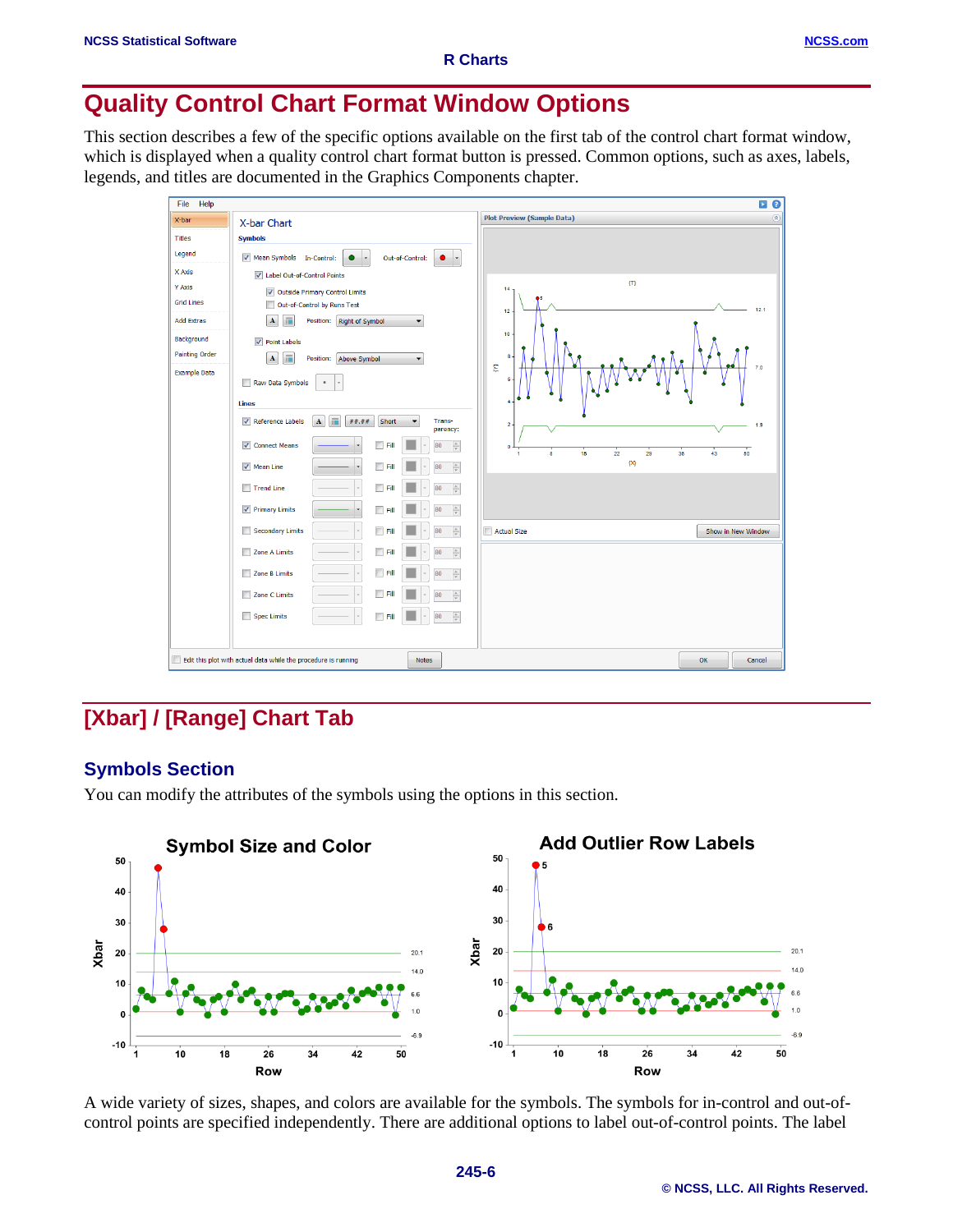#### **NCSS Statistical Software [NCSS.com](http://www.ncss.com/)**

#### **R Charts**

for points outside the primary control limits is the subgroup number. The label for points that are out-of-control based on the runs test is the number of the first runs test that is signaled by this point.

The user may also specify a column of point labels on the procedure variables tab, to be used to label all or some of the points of the chart. The raw data may also be shown, based on customizable raw data symbols.

#### **Lines Section**

You can specify the format of the various lines using the options in this section. Note that when shading is desired, the fill will be to the bottom for single lines (such as the mean line), and between the lines for pairs of lines (such as primary limits).



Lines for the zones, secondary limits, and specification limits are also specified here.

## **Titles, Legend, Numeric Axis, Group Axis, Grid Lines, and Background Tabs**

Details on setting the options in these tabs are given in the Graphics Components chapter. The legend does not show by default but can easily be included by going to the Legend tab and clicking the Show Legend checkbox.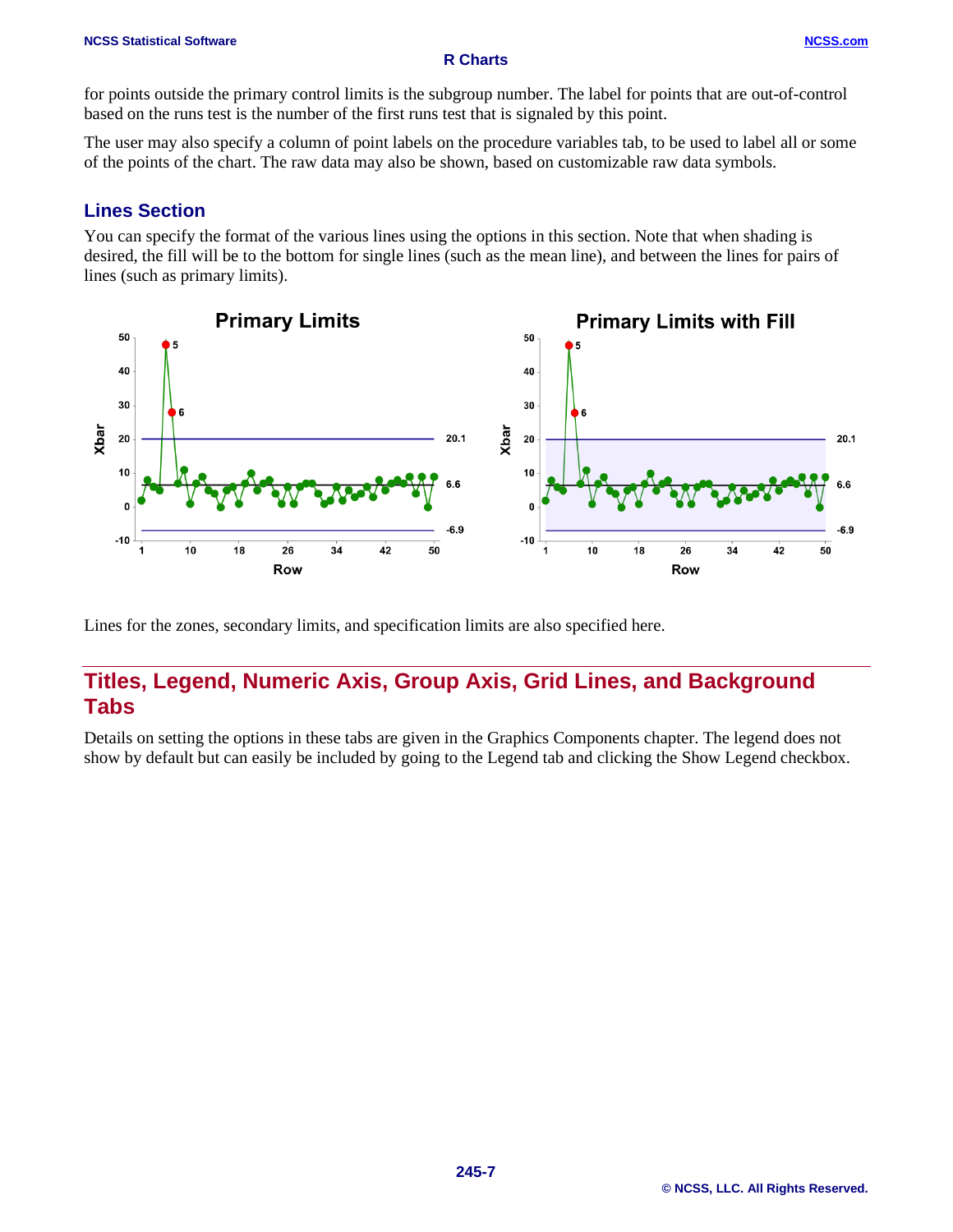# **Example 1 – R Chart Analysis (Phase I)**

This section presents an example of how to run an initial R Chart analysis to establish control limits. The data represent 50 subgroups of size 5. The data used are in the QC dataset. We will analyze the variables D1 through D5 of this dataset.

## **Setup**

To run this example, complete the following steps:

- **1 Open the QC example dataset**
	- From the File menu of the NCSS Data window, select **Open Example Data**.
	- Select **QC** and click **OK**.

#### **2 Specify the R Charts procedure options**

- Find and open the **R Charts** procedure using the menus or the Procedure Navigator.
- The settings for this example are listed below and are stored in the **Example 1** settings template. To load this template, click **Open Example Template** in the Help Center or File menu.

| <b>Option</b>        | <b>Value</b> |
|----------------------|--------------|
| <b>Variables Tab</b> |              |
|                      |              |

**3 Run the procedure**

• Click the **Run** button to perform the calculations and generate the output.

## **Center Line Section**

**Center Line Section for Subgroups 1 to 50**<br>Number of Subgroups 50 Number of Subgroups

**Center Line Estimate** R-bar 18.14

This section displays the center line values that are to be used in the X-bar and R charts.

#### **R-bar**

This is the average of the ranges.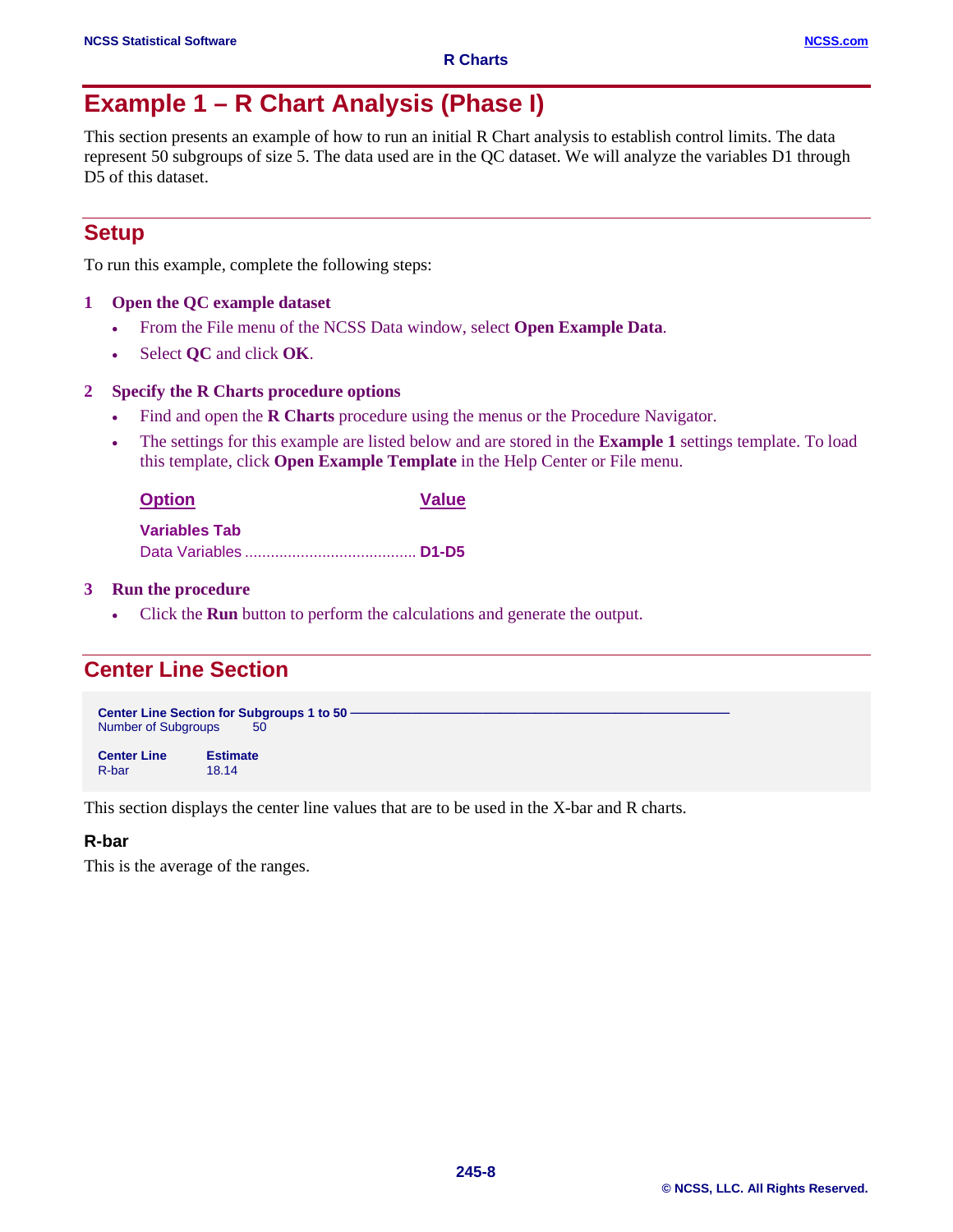## **Primary Control Limit Section**

|                   |       | <b>Primary Control Limit Section for Subgroups 1 to 50.</b><br>These limits are based on a subgroup of size 5. |  |  |
|-------------------|-------|----------------------------------------------------------------------------------------------------------------|--|--|
|                   |       | <b>Primary Control Limits</b>                                                                                  |  |  |
| <b>Chart Type</b> | Lower | <b>Upper</b>                                                                                                   |  |  |
| Range             |       | 38.35448                                                                                                       |  |  |

This report gives the lower and upper limits for the chart, corresponding to a specific subgroup size.

#### **Range Lower and Upper Primary Control Limits**

These limits are the primary control limits of the R chart, as defined in the sub-section R Chart Limits of the Control Chart Formulas section toward the beginning of this chapter. Since the lower limit for the R chart is less than 0, it has been reset to 0.

## **Sigma Estimation Section**

| Sigma Estimation Section for Subgroups 1 to 50 - |                           |                                  |
|--------------------------------------------------|---------------------------|----------------------------------|
| <b>Estimation</b><br>Type                        | <b>Estimated</b><br>Value | <b>Estimated</b><br><b>Sigma</b> |
| Ranges (R-bar)*                                  | 18.14                     | 7.798796                         |
| <b>Standard Deviations (s-bar)</b>               | 7.365443                  | 7.835698                         |
| Weighted Approach (s-bar)                        | 7.902911                  | 7.902911                         |

This report gives the estimation of the population standard deviation (sigma) based on three estimation techniques. The estimation technique used for the plots in this procedure is based on the ranges.

#### **Estimation Type**

The formula for estimating sigma based on the ranges is shown earlier in this chapter in the Control Chart Formulas section. The formulas for the Standard Deviations method and Weighted Approach method are shown in the X-bar and s Charts chapter.

#### **Estimated Value**

This column gives the R-bar and s-bar estimates based on the corresponding formulas.

#### **Estimated Sigma**

This column gives estimate of the population standard deviation (sigma) based on the corresponding estimation type.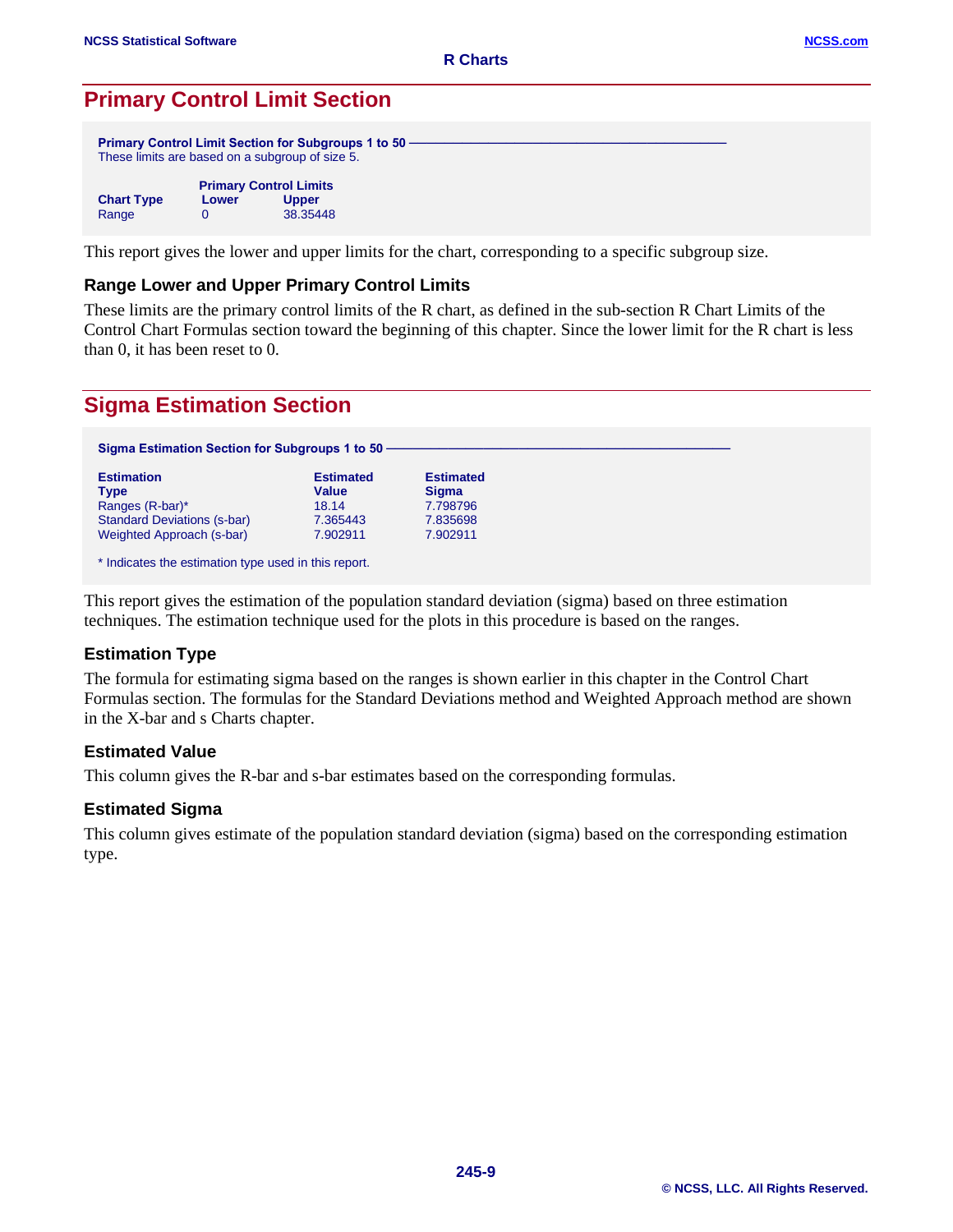## **R Charts**



This plot shows the ranges for each subgroup, as well as the corresponding centerline and limits. The R chart seems to indicate the variation is in control.

## **Out-of-Control List**

| Out-of-Control List for Subgroups 1 to 50 - |                     |             |                                |                                                    |
|---------------------------------------------|---------------------|-------------|--------------------------------|----------------------------------------------------|
| <b>Subgroup</b><br>30                       | <b>Mean</b><br>70.4 | Range<br>31 | <b>Subgroup</b><br>Label<br>30 | <b>Reason</b><br>Range: 4 of 5 in zone B or beyond |

This report provides a list of the subgroups that failed one of the runs tests (including points outside the control limits). The report shows that subgroup 30 is the final point of 4 out of 5 points in Zone B. This run does not appear to indicate a clear shift in the process variation.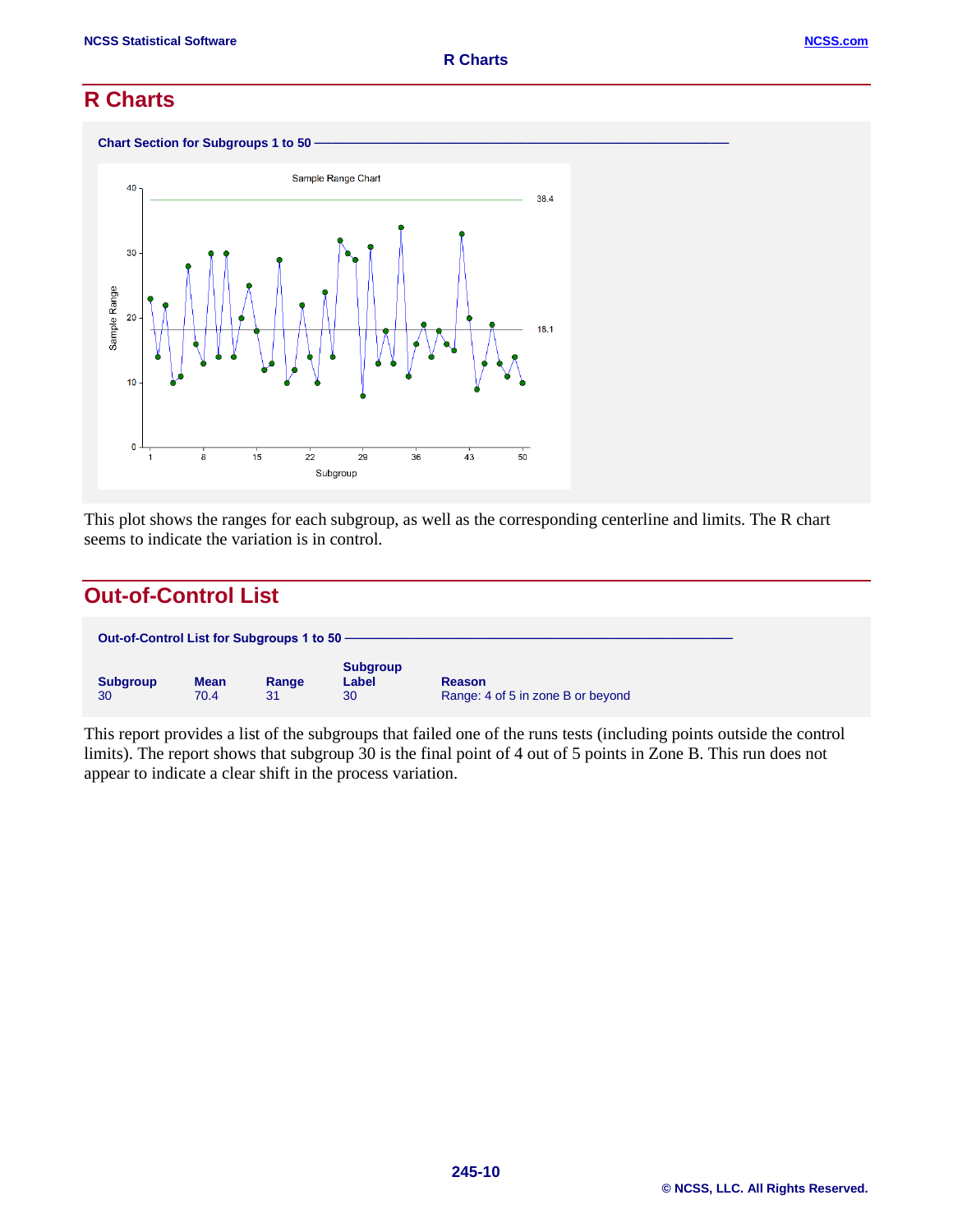# **Example 2 – R Charts Analysis (Phase II)**

This section presents a continuation of the previous example. In this example the limits are based on the first 50 observations, but the ranges are monitored for an additional 100 subgroups. The data are given in the columns D1ext – D5ext of the QC dataset.

## **Setup**

To run this example, complete the following steps:

- **1 Open the QC example dataset**
	- From the File menu of the NCSS Data window, select **Open Example Data**.
	- Select **QC** and click **OK**.

#### **2 Specify the R Charts procedure options**

- Find and open the **R Charts** procedure using the menus or the Procedure Navigator.
- The settings for this example are listed below and are stored in the **Example 2** settings template. To load this template, click **Open Example Template** in the Help Center or File menu.

| г<br>кc<br>m |  |
|--------------|--|
|              |  |

**Value** 

| <b>Variables Tab</b>                         |  |
|----------------------------------------------|--|
|                                              |  |
| Specification Method  First N rows (Enter N) |  |
|                                              |  |

#### **3 Run the procedure**

• Click the **Run** button to perform the calculations and generate the output.

## **Center Line, Control Limits, and Estimation Sections**

| <b>Center Line Section for Subgroups 1 to 50 -</b><br><b>Number of Subgroups</b>                                       | 50                                                 |                                                              |                                                                      |
|------------------------------------------------------------------------------------------------------------------------|----------------------------------------------------|--------------------------------------------------------------|----------------------------------------------------------------------|
| <b>Center Line</b><br>R-bar                                                                                            | <b>Estimate</b><br>18.14                           |                                                              |                                                                      |
| These limits are based on a subgroup of size 5.                                                                        |                                                    | <b>Primary Control Limit Section for Subgroups 1 to 50 -</b> |                                                                      |
| <b>Chart Type</b><br>Range                                                                                             | <b>Primary Control Limits</b><br>Lower<br>$\Omega$ | <b>Upper</b><br>38.35448                                     |                                                                      |
|                                                                                                                        |                                                    | Sigma Estimation Section for Subgroups 1 to 50 -             |                                                                      |
| <b>Estimation</b><br><b>Type</b><br>Ranges (R-bar)*<br><b>Standard Deviations (s-bar)</b><br>Weighted Approach (s-bar) |                                                    | <b>Estimated</b><br>Value<br>18.14<br>7.365443<br>7.902911   | <b>Estimated</b><br><b>Sigma</b><br>7.798796<br>7.835698<br>7.902911 |

Since the first 50 subgroups are the same as those of Example 1, and since only the first 50 subgroups are used in the calculations for this run, the results for these sections are the same as those of Example 1.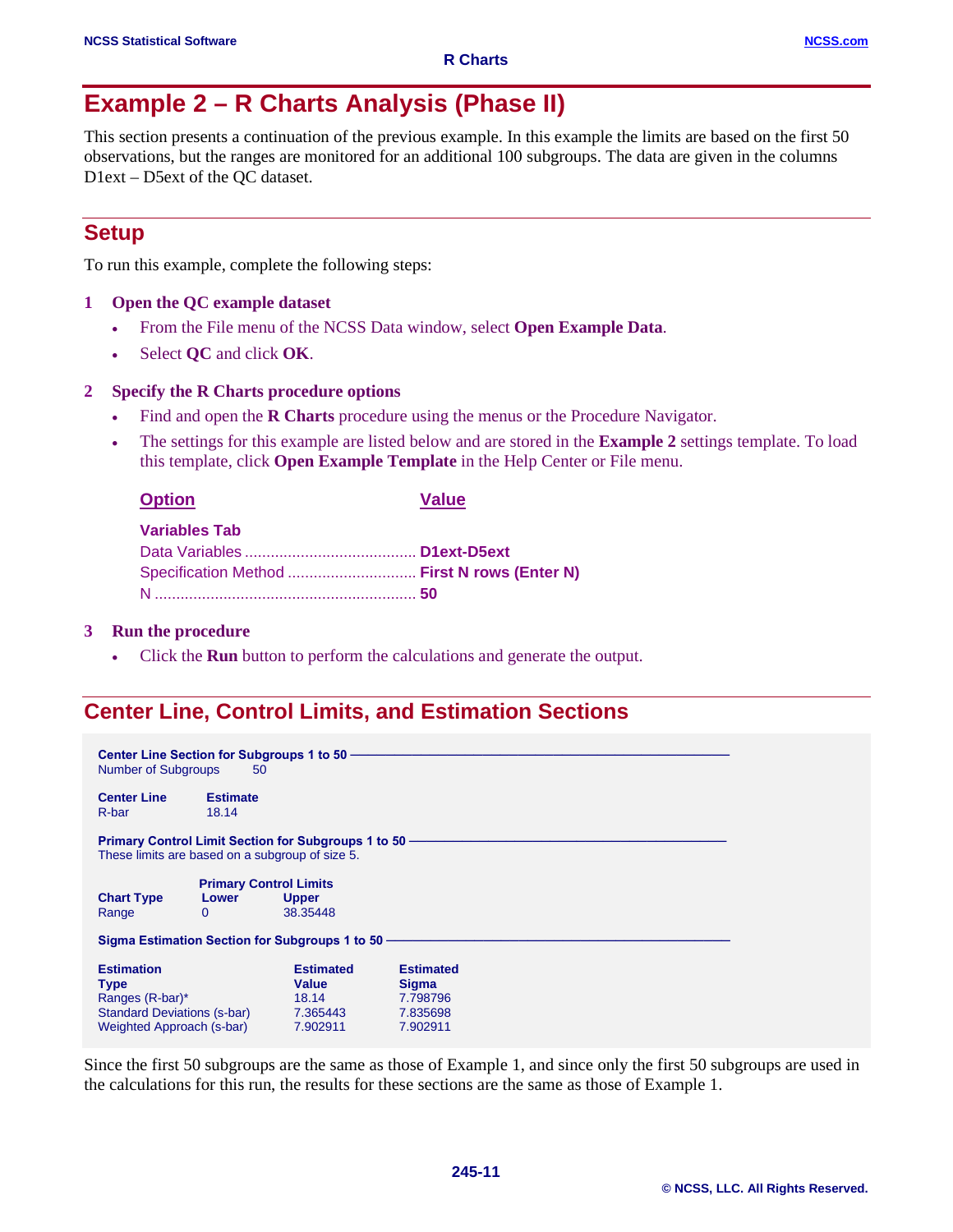## **R Chart**



These plots have the same limits as those of Example 1. There does not appear to be an obvious change in the ranges.

## **Out-of-Control List**

| Out-of-Control List for Subgroups 1 to 150 - |             |       |                          |                                   |
|----------------------------------------------|-------------|-------|--------------------------|-----------------------------------|
| <b>Subgroup</b>                              | <b>Mean</b> | Range | <b>Subgroup</b><br>Label | Reason                            |
| 30                                           | 70.4        | 31    | 30                       | Range: 4 of 5 in zone B or beyond |
| 135                                          | 61.2        | 34    | 135                      | Range: 4 of 5 in zone B or beyond |
| 138                                          | 68.8        | 19    | 138                      | Range: 8 in zone C or beyond      |
| 139                                          | 73.4        | 19    | 139                      | Range: 8 in zone C or beyond      |

This list indicates a handful of out-of-control signals by Runs tests. There may be a signal for subgroups in the 130s.